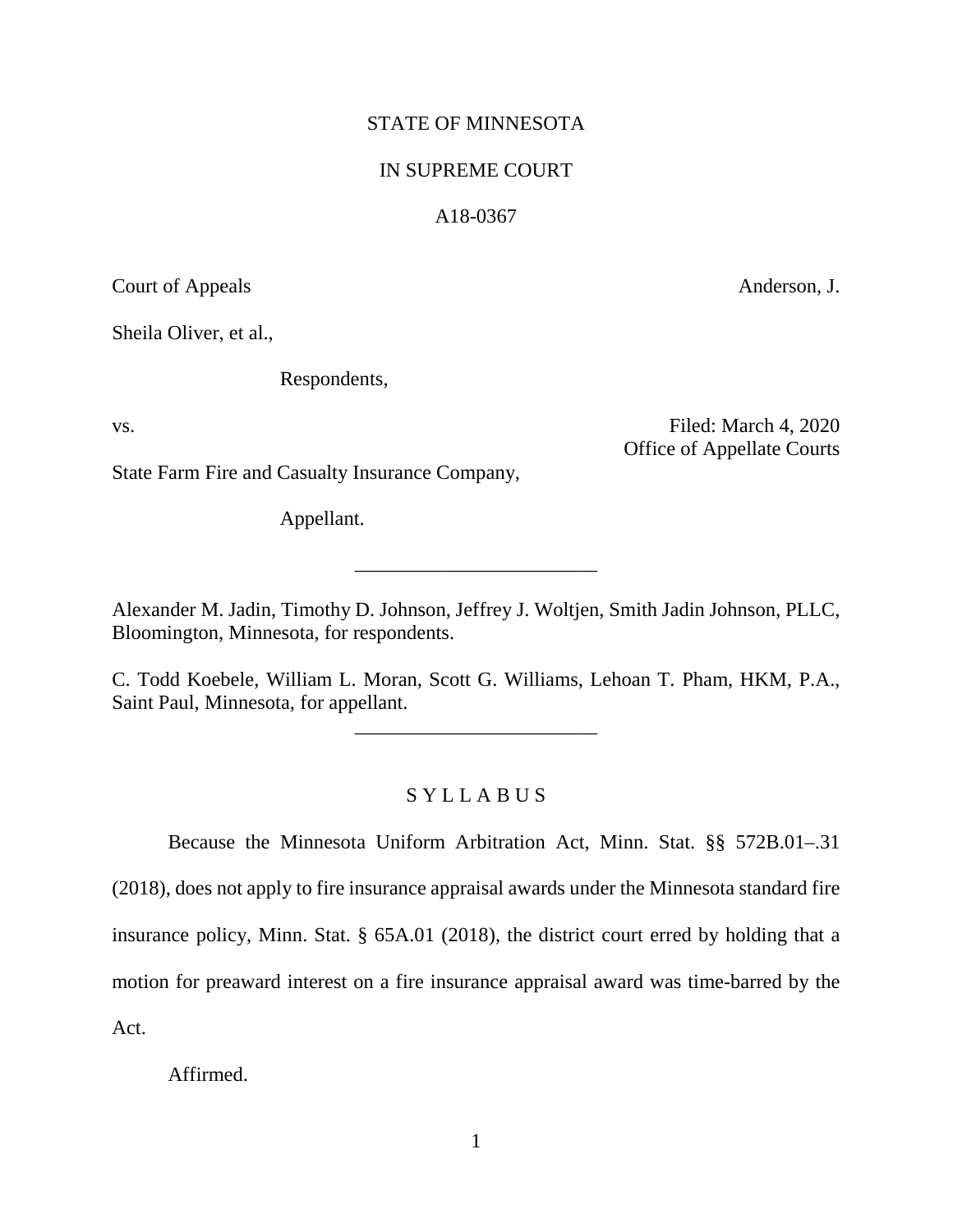#### O P I N I O N

#### ANDERSON, Justice.

A fire occurred at the home of respondents Sheila and William Oliver in Edina. The Oliver home was insured against fire loss by appellant State Farm Fire and Casualty Insurance Company (State Farm). Oliver and State Farm were unable to agree on the amount of the loss, so Oliver requested an appraisal. An appraisal panel issued an award and State Farm paid the appraisal award. Oliver then sought confirmation of the appraisal award under the Minnesota Uniform Arbitration Act, Minn. Stat. §§ 572B.01–.31 (2018), from the district court. Oliver also moved the court to grant preaward interest on the appraisal award. The court granted the motion to confirm the appraisal award but denied the motion for preaward interest as untimely. The court of appeals reversed and remanded. Because we hold that the district court erred by applying the Minnesota Uniform Arbitration Act to a fire loss appraisal award, we affirm the court of appeals, though on different grounds, and remand to the district court for reconsideration based on our holding.

#### **FACTS**

In May 2015, the Oliver home was significantly damaged in a fire. Oliver reported the fire loss to the insurer of the home, State Farm. Because Oliver and State Farm were unable to agree on the amount of the loss, Oliver requested an appraisal under the provisions of the fire insurance policy. In March 2016, the appraisal panel issued its award, which State Farm paid. Oliver had not sought, nor did the appraisal panel award, any preaward interest as part of the appraisal award. Over a year later, Oliver sent a letter to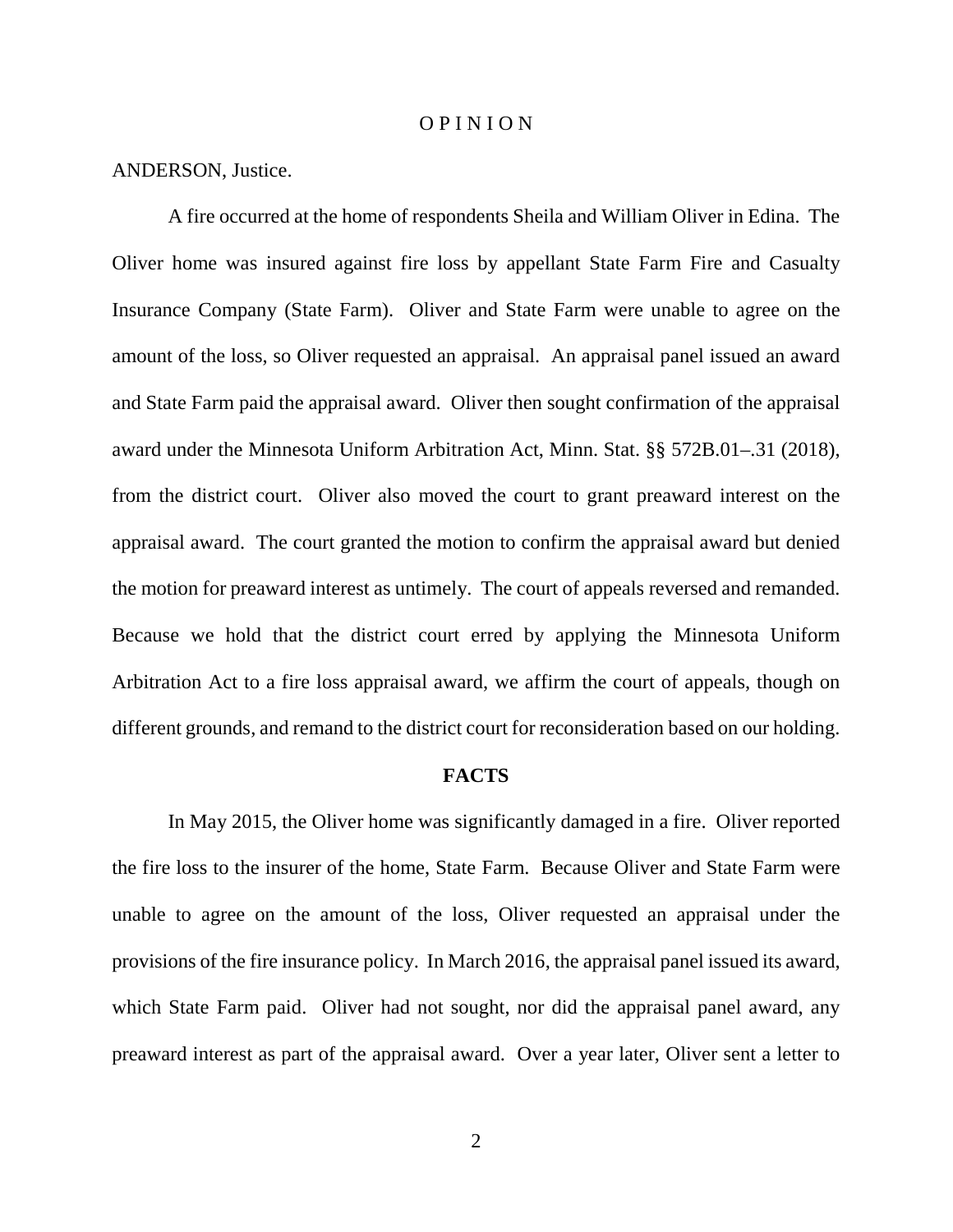State Farm demanding that State Farm pay \$94,009.18 in preaward interest, which State Farm declined to pay.

In October 2017, Oliver moved the district court to confirm the award under the Minnesota Uniform Arbitration Act. As a part of the confirmation, Oliver also sought preaward interest on the appraisal award. State Farm opposed the motion for preaward interest, arguing inter alia that the motion was untimely under Minn. Stat. § 572B.24(a) because it was made outside the 90-day period to modify an arbitration award under the Minnesota Uniform Arbitration Act. Oliver argued that section 572B.24(a) did not apply because the request for preaward interest was not a modification of the award of the appraisal panel.

The district court ruled that the motion for preaward interest was untimely under section 572B.24(a) because it concluded that the motion was one to modify an arbitration award and was thus outside the 90-day limitation period in the statute. Oliver appealed the denial of preaward interest. The court of appeals reversed, holding that although appraisal awards are subject to the Minnesota Uniform Arbitration Act, the 90-day limitation period for motions to modify an arbitration award does not apply to motions for preaward interest on appraisal awards. *Oliver v. State Farm Fire & Cas. Ins. Co.*, 923 N.W.2d 680, 688 (Minn. App. 2019). In addition, the court of appeals held that appraisal panels lack authority to grant preaward interest. *Id.* at 686–87. Thus, the court of appeals remanded to the district court for reconsideration. *Id*. at 688.

State Farm sought review of two questions: (1) whether Minn. Stat. § 572B.24(a), the provision limiting modification of awards to 90 days after receiving notice of an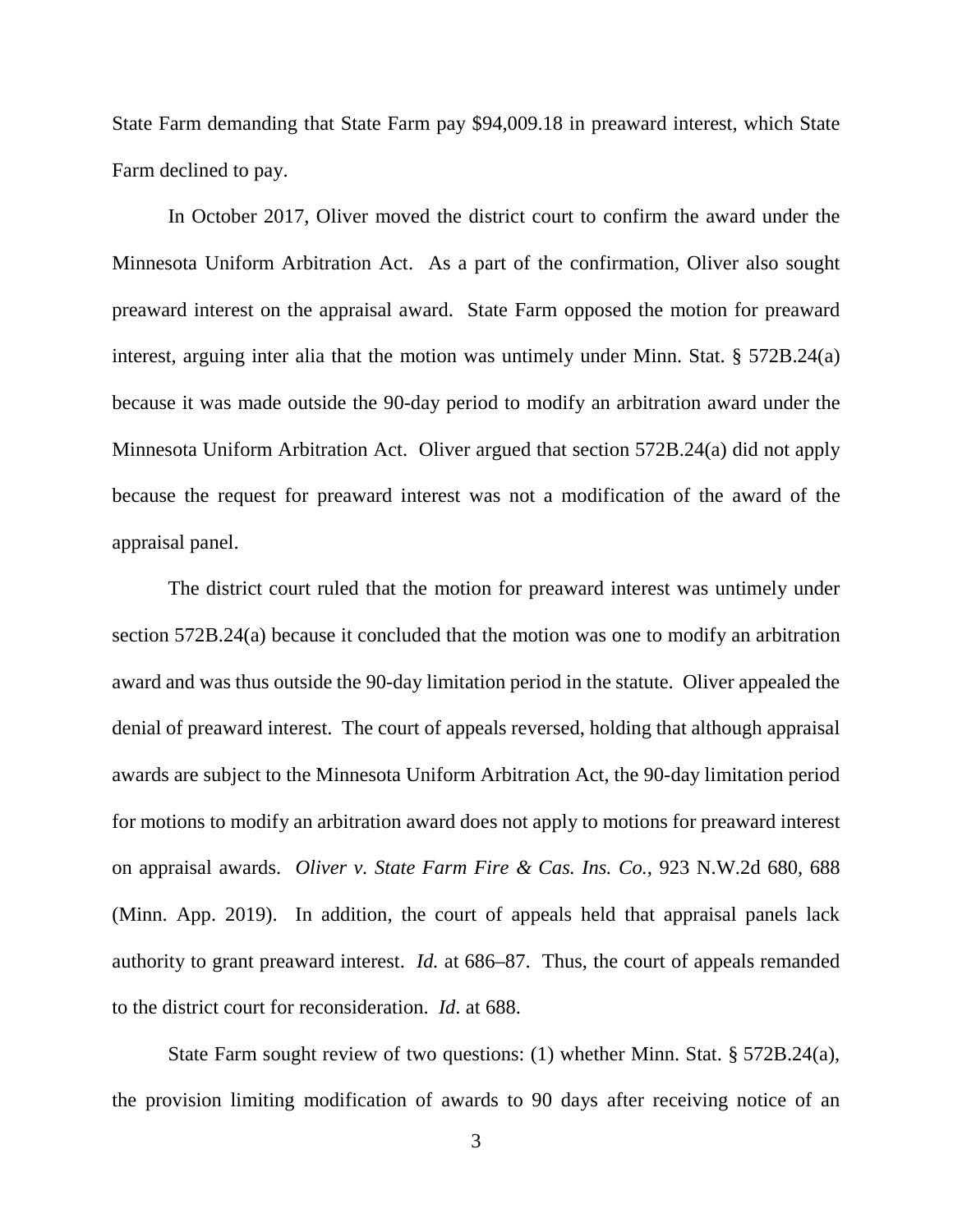arbitrator's award, applies to an insured's right to obtain preaward interest; and (2) whether an appraisal panel has authority to issue preaward interest.

We granted review.

## **ANALYSIS**

Oliver's fire loss was covered by a homeowner's insurance policy issued by State Farm, which adhered to the Minnesota Standard Fire Insurance Policy. *See* Minn. Stat. § 65A.01 (2018) (prescribing the minimum level of coverage for fire insurance policies issued in Minnesota). Oliver sought preaward interest on the fire loss award based on our decision in *Poehler v. Cincinnati Insurance Company*, 899 N.W.2d 135 (Minn. 2017). In *Poehler*, we held that, under Minn. Stat. § 549.09, subd. 1(b) (2018), "absent contractual language explicitly precluding preaward interest, an insured may recover preaward interest on an appraisal award for a fire insurance loss." *Poehler*, 899 N.W.2d at 142. Oliver moved the district court to confirm the award and grant preaward interest using the procedures contained in the Minnesota Uniform Arbitration Act. *See* Minn. Stat. § 572B.22. Given that Oliver proceeded under the Act to confirm the award and seek preaward interest, the issue, raised by State Farm, is whether the Act's 90-day period for modifying awards applies.

Inherent in the parties' positions is the underlying assumption that the Minnesota Uniform Arbitration Act applies to appraisals. The Minnesota Standard Fire Insurance Policy, which applied to Oliver's policy with State Farm, provides an appraisal process for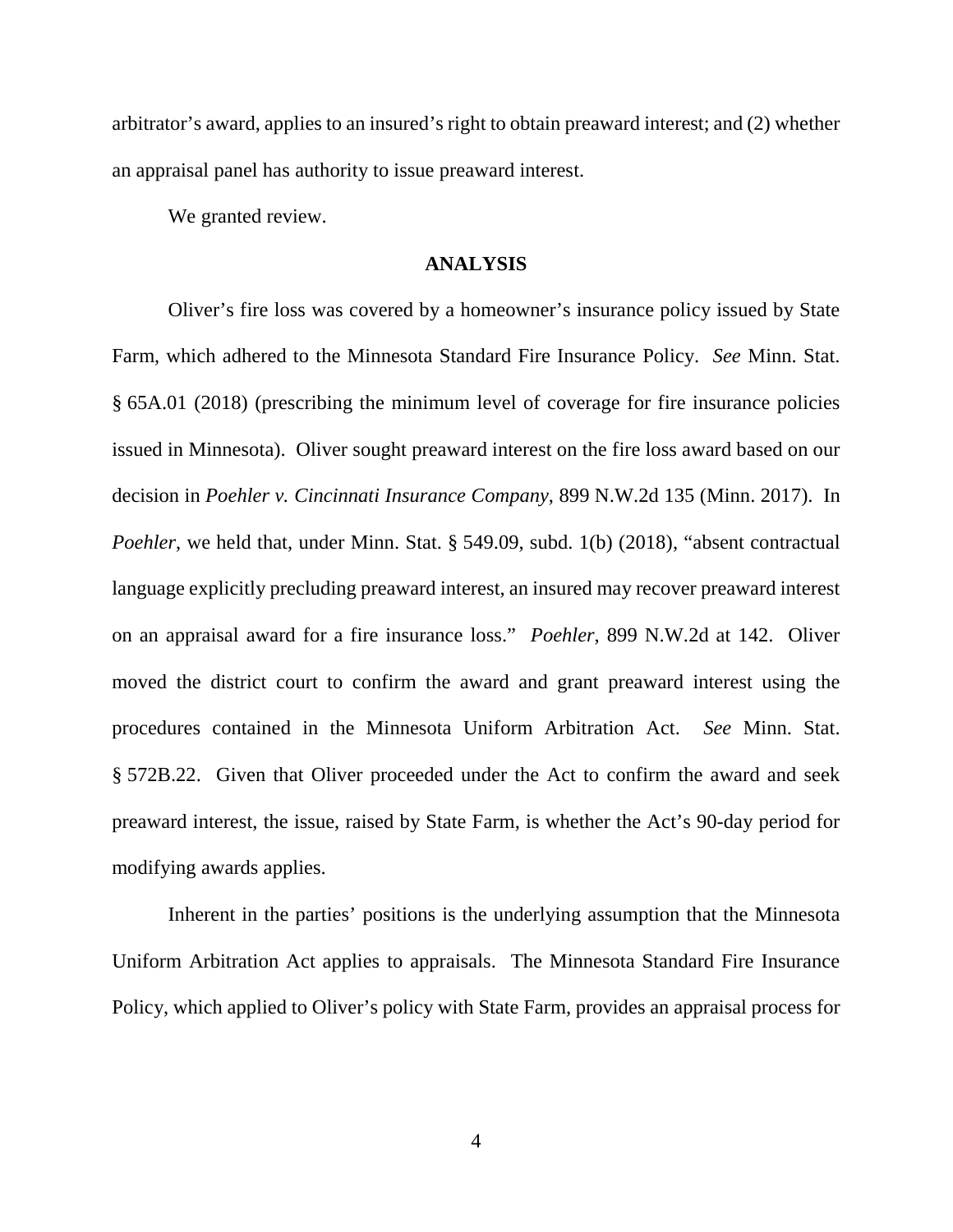resolving disputes over the amount of fire loss.<sup>[1](#page-4-0)</sup> See Minn. Stat. § 65A.01. The Minnesota Uniform Arbitration Act applies to "agreements to arbitrate." Minn. Stat. § 572B.03 (2018). The Minnesota Standard Fire Insurance Policy does not use the term "arbitrate" or its derivatives. But based on precedent from the court of appeals' holding that the Act applies to appraisals, Oliver proceeded under the Minnesota Uniform Arbitration Act to seek preaward interest on the appraisal award. *See QBE Ins. Corp. v. Twin Homes of French Ridge Homeowners Ass'n*, 778 N.W.2d 393, 398 (Minn. App. 2010) ("Appraisal decisions are subject to . . . the arbitration statute."). The court of appeals also relied on this authority in its decision, stating that "appraisal decisions are subject to the [Minnesota Uniform Arbitration Act]." *Oliver*, 923 N.W.2d at 687 (citing *QBE Ins. Corp.*, 778 N.W.2d at 398). Thus, as a predicate matter, before we can decide whether a request for preaward interest is a modification of an award and subject to a 90-day limitation for modifications, we must first decide whether an appraisal is governed by the Minnesota

<span id="page-4-0"></span> <sup>1</sup> Insurers providing fire insurance policies in Minnesota must provide a minimum level of coverage and include required provisions. *See* Minn. Stat. § 65A.01. The Minnesota Standard Fire Insurance Policy provides an appraisal process as a way to resolve disputes between an insured and an insurer regarding the amount of the loss from a fire. *See id.*, subd. 3. When a disagreement over the amount of the loss occurs, each party appoints an appraiser. *See id.* The appraisers then select a neutral umpire, who resolves any differences between the two appraisers. *See id.* The two appraisers and umpire together comprise an appraisal panel. *See id.* The written appraisal award determines "the amount of actual value and loss." *Id.*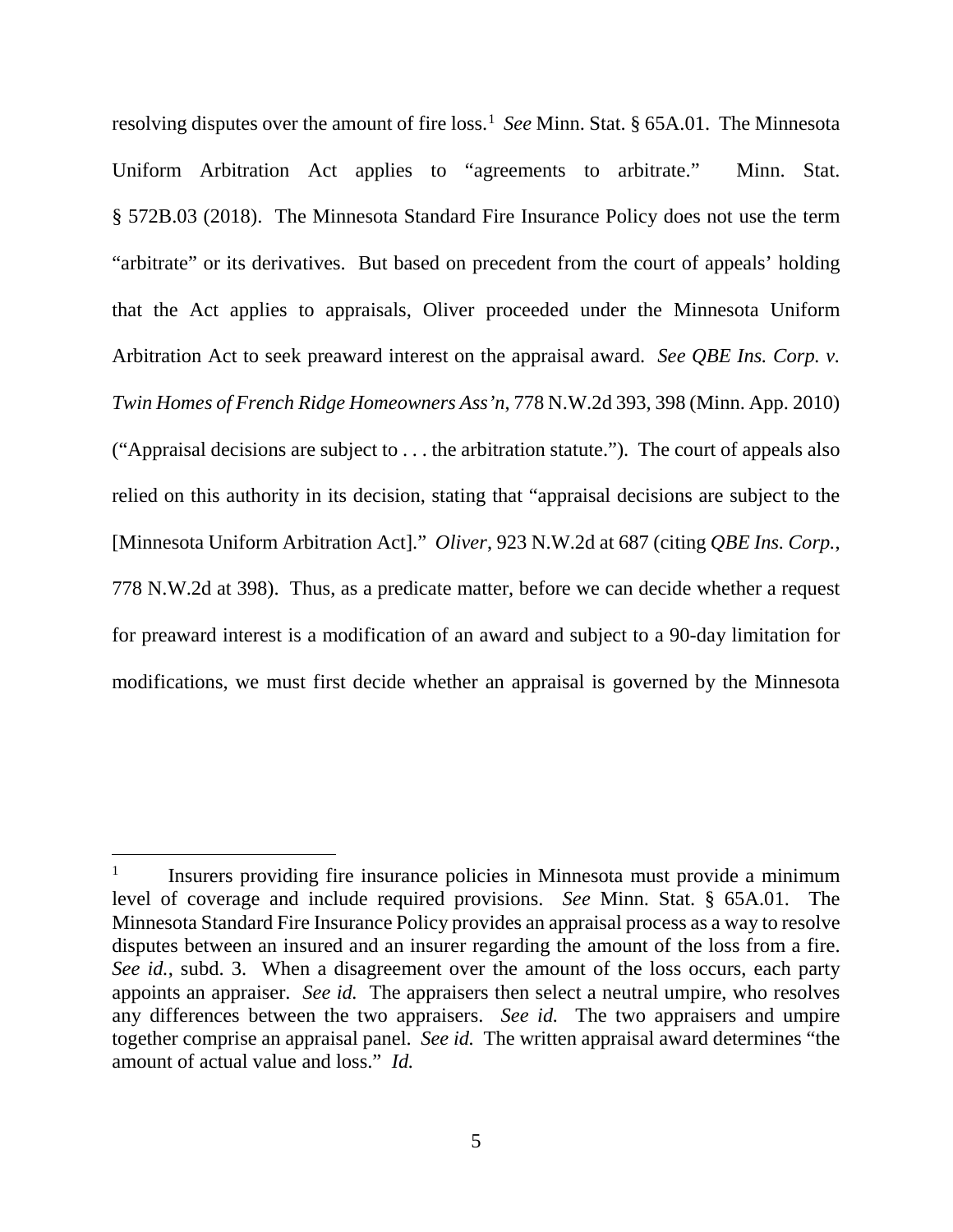Uniform Arbitration Act.<sup>[2](#page-5-0)</sup> Although the court of appeals has opined on this issue, we have not, and thus this is a matter of first impression for us.

The Minnesota Uniform Arbitration Act defines the scope of its application by stating that the Act "govern[s] agreements to arbitrate." Minn. Stat. § 572B.03. The Act does not define what constitutes an agreement to arbitrate nor what constitutes arbitration, and does not use the word "appraisal" or its derivatives. *See* Minn. Stat. §§ 572B.01–.31. Thus, to determine whether the Act applies to appraisals, we must first decide whether governing "agreements to arbitrate" also means the Act governs appraisals. This determination requires us to interpret the Minnesota Uniform Arbitration Act.

"We review questions of statutory interpretation de novo." *Sumner v. Jim Lupient Infiniti*, 865 N.W.2d 706, 708 (Minn. 2015). The purpose of all statutory interpretation is "to ascertain and effectuate the intent of the Legislature." *Hous. & Redevelopment Auth. of Duluth v. Lee*, 852 N.W.2d 683, 687 (Minn. 2014); *see also* Minn. Stat. § 645.16 (2018). When interpreting the Minnesota Uniform Arbitration Act, "we will consider other jurisdictions' interpretations of their uniform arbitration acts." *City of Rochester v. Kottschade*, 896 N.W.2d 541, 546 (Minn. 2017).

The parties and the court of appeals rely on court of appeals' decisions holding that an appraisal is subject to the Minnesota Uniform Arbitration Act*.* This precedent

<span id="page-5-0"></span><sup>&</sup>lt;sup>2</sup> This issue was raised at oral argument. Following oral argument, the parties were asked to provide supplemental briefing on whether the Minnesota Uniform Arbitration Act, Minn. Stat. §§ 572B.01–.31, applies to fire insurance appraisals, in light of the appraisal policy provisions under the Minnesota Standard Fire Insurance Policy, Minn. Stat. § 65A.01, subd. 3.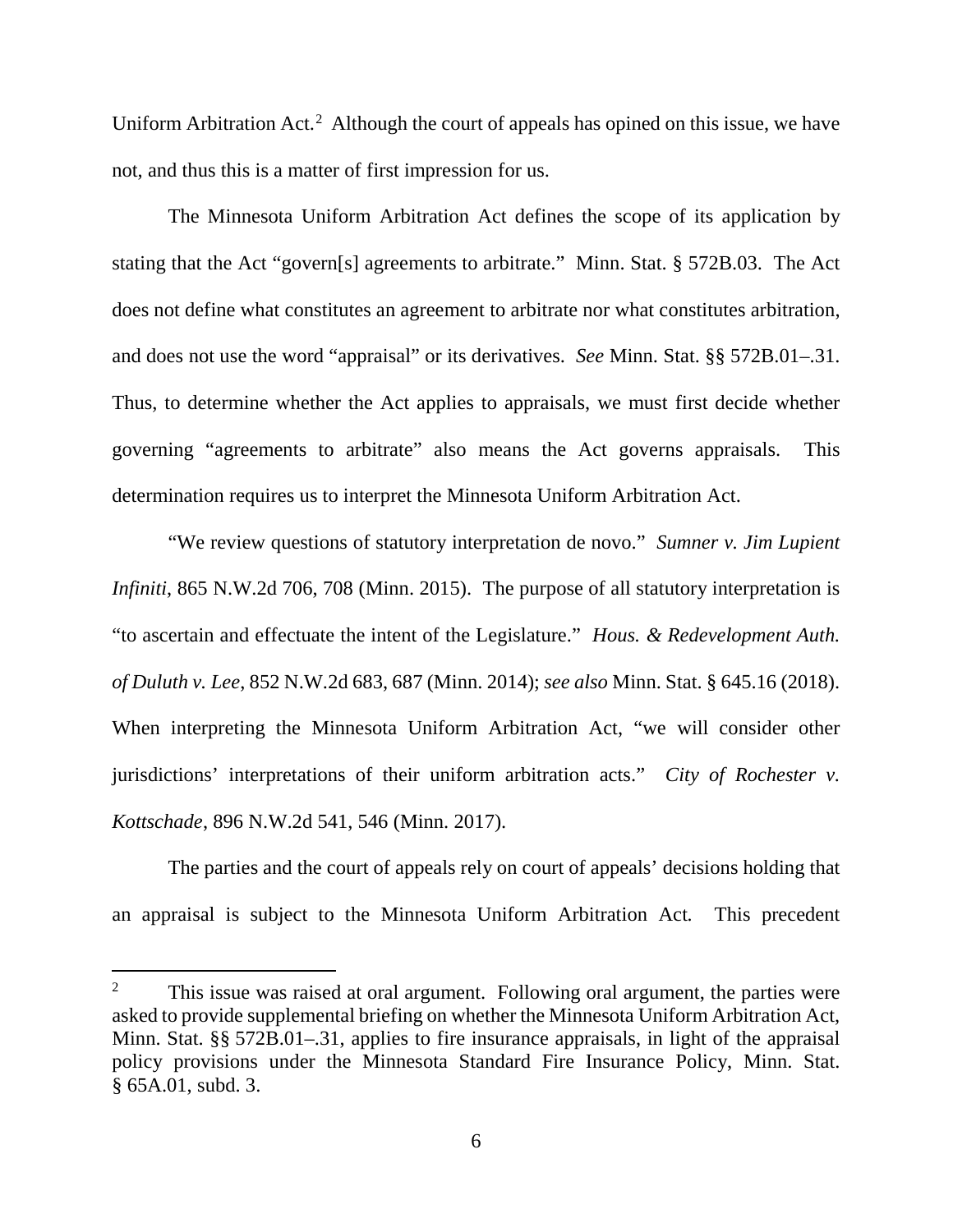originated in the court of appeals' decision in *David A. Brooks Enterprises, Inc. v. First Systems Agencies*, 370 N.W.2d 434, 435 (Minn. App. 1985). In *David A. Brooks*, the conclusion "that the arbitration statute . . . governs the decision of the appraisers" was without any substantive analysis by the court. *Id.* Rather, the court merely stated that it "believe[s] that the arbitration statute, Minn. Stat. § 572.01–572.30 (1980), governs the decision of the appraisers, and therefore, the appraisers had the authority to award prejudgment interest." *Id.* But even in light of *David A. Brooks* and its progeny, the court of appeals has not been consistent in this conclusion. *See, e.g.*, *Johnson v. Mut. Serv. Cas. Ins. Co.*, 732 N.W.2d 340, 346 (Minn. App. 2007) (concluding that "the statutorily required appraisal provision is *not an agreement to arbitrate* governed by the [Minnesota] Uniform Arbitration Act" (emphasis added)).

Even though we have not decided the issue before us, our decisions have recognized a distinction between arbitration and appraisal.[3](#page-6-0) For example, we have held that the scope of judicial review of an arbitration panel's decisions and an appraisal panel's decisions are fundamentally different. Arbitration panels "are the final judges of both law and fact." *Johnson v. Am. Family Mut. Ins. Co.*, 426 N.W.2d 419, 421 (Minn. 1988). "[E]very

<span id="page-6-0"></span><sup>&</sup>lt;sup>3</sup> Admittedly, our decisions at times have used the terms "arbitration" and "appraisal" interchangeably. *See, e.g.*, *Boston Ins. Co. v. A.H. Jacobson Co.*, 33 N.W.2d 602, 604 (Minn. 1948) (stating that the "[f]ailure or inability of the parties to agree as to the amount of the loss conditions the right to an appraisement or arbitration"); *Kavli v. Eagle Star Ins. Co.*, 288 N.W. 723, 725–27 (Minn. 1939) (upholding the district court's authority to appoint an umpire and, referring to the appraisal process, stating that "[t]he purpose of arbitration is to provide a plain, speedy, inexpensive and just determination of the extent of the loss"). This past usage does not undermine the fundamental differences we have recognized between an appraisal and an arbitration as discussed in this opinion.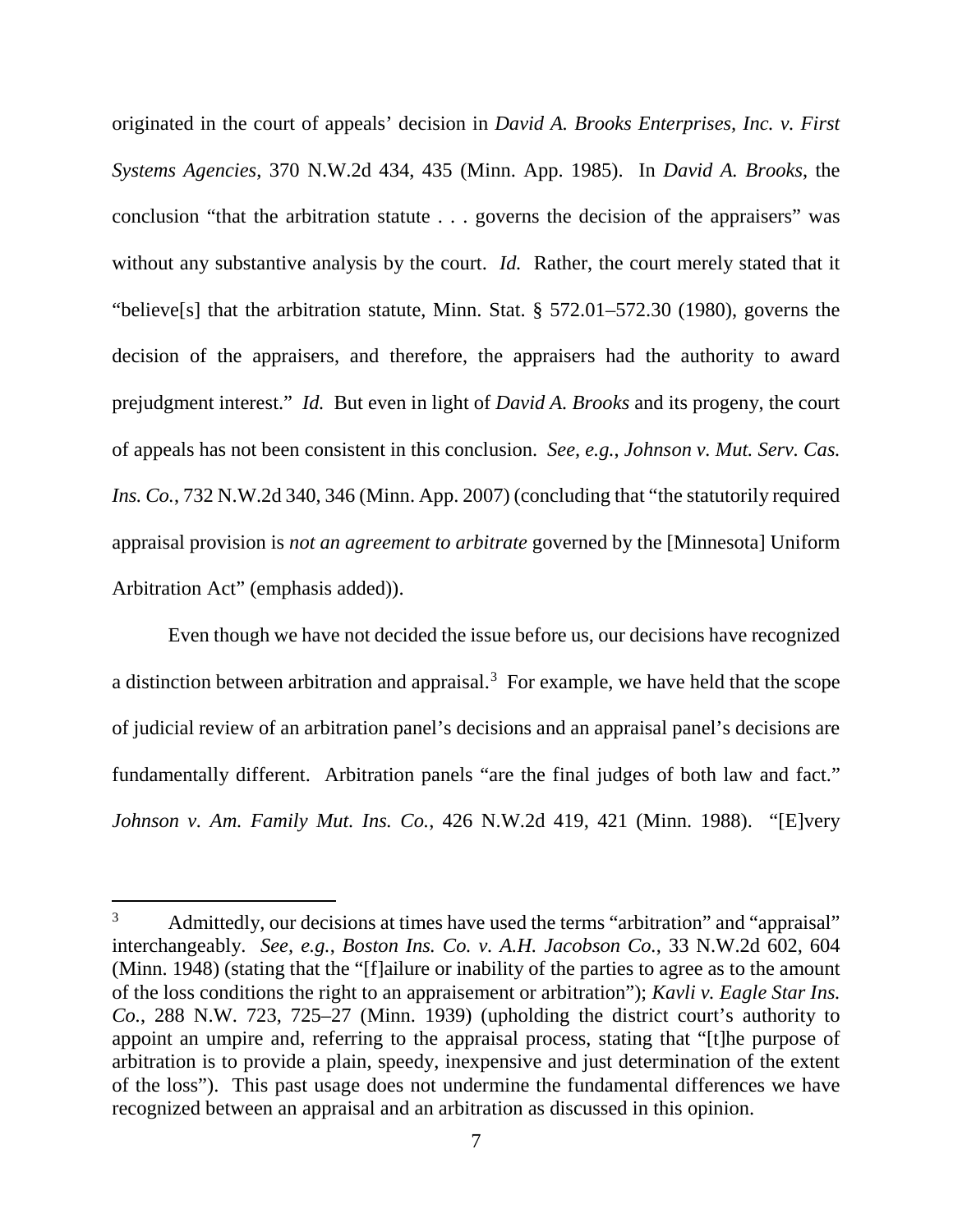reasonable presumption is to be exercised in favor of the finality and validity of the arbitration award, thus the scope of judicial review of an arbitration award is extremely narrow." *Peggy Rose Revocable Tr. v. Eppich*, 640 N.W.2d 601, 606 (Minn. 2002). This contrasts with our view that the authority of an appraisal panel is more limited in that "appraisers have authority to decide the amount of loss but may not construe the policy or decide whether the insurer should pay." *Quade v. Secura Ins.*, 814 N.W.2d 703, 706 (Minn. 2012) (internal quotation marks omitted) (citing 15 Lee R. Russ & Thomas F. Segalla, *Couch on Insurance* § 213:44 (3d ed. 1999) ("An appraiser can make no legal determinations.")).

The dictionary definitions of the terms "arbitration" and "appraisal" also illustrate their differences. The term "arbitration" generally means "[a] dispute-resolution process in which the disputing parties choose one or more neutral third parties to make a final and binding decision resolving the dispute." *Arbitration*, *Black's Law Dictionary* (11th ed. 2019). By contrast, "appraisal" is generally understood as "[t]he determination of what constitutes a fair price for something or how its condition can be fairly stated; the act of assessing the worth, value, or condition of something." *Appraisal*, *Black's Law Dictionary* (11th ed. 2019). These definitions are consistent with our decisions that distinguish between appraisal and arbitration.

In addition, although not binding on us, we look to other states that have adopted a form of the Uniform Arbitration Code and have ruled on issues similar to those presented here. *See* Minn. Stat. § 572B.29(a) (stating that in "applying and construing this uniform act, consideration must be given to the need to promote uniformity of the law with respect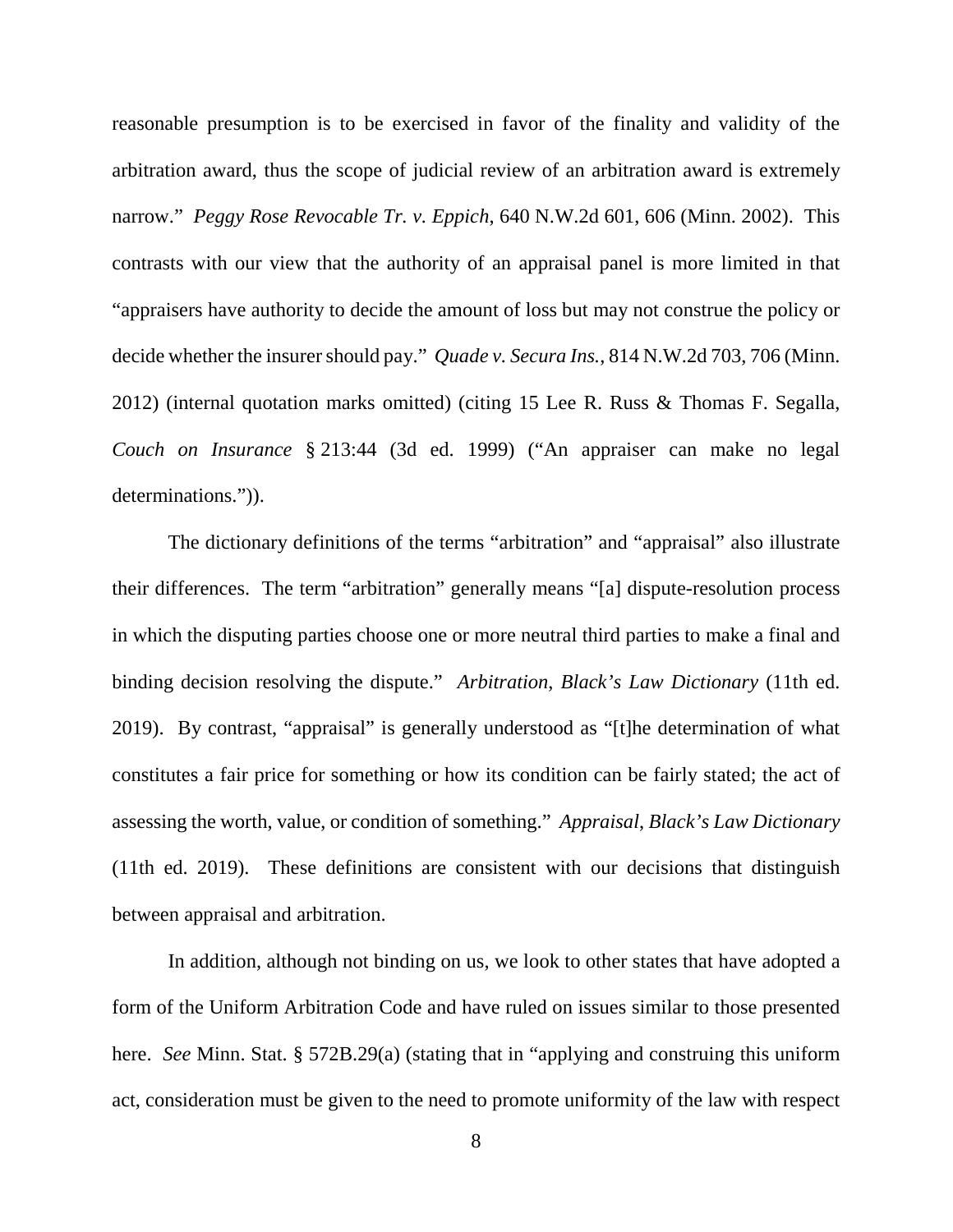to its subject matter among states that enact it"). The Florida Supreme Court has held that an appraisal clause is not an agreement to arbitrate and that the "formal procedures of the Arbitration Code" do not apply. *Allstate Ins. Co. v. Suarez*, 833 So. 2d 762, 766 (Fla. 2002). Other courts have also held that the Uniform Arbitration Act does not apply to appraisals. *See Minot Town & Country v. Fireman's Fund Ins. Co.*, 587 N.W.2d 189, 191 (N.D. 1998) (distinguishing between appraisal and arbitration and denying the vacation of the appraisal award under the North Dakota Uniform Arbitration Act because the Act does not apply to appraisals); *see also Elberon Bathing Co. v. Ambassador Ins. Co.*, 389 A.2d 439, 446–47 (N.J. 1978) (holding that the Arbitration Act is not applicable to appraisals).

Courts that have treated an appraisal clause as an agreement to arbitrate have done so under statutes that are distinguishable from ours. *See, e.g.*, *Louise Gardens of Encino Homeowners' Ass'n v. Truck Ins. Exch., Inc.*, 98 Cal. Rptr. 2d 378, 385 (Cal. Ct. App. 2000) (holding that because the California arbitration statute specifically defines the term "agreement" to include appraisals, "an agreement to conduct an appraisal contained in a policy of insurance . . . is considered to be an arbitration agreement subject to the statutory contractual arbitration law"); *Silverman v. Fireman's Fund Am. Ins. Cos.*, 604 P.2d 805, 806 (Nev. 1980) (concluding that appraisals fall within arbitration because the arbitration statute "specifically includes appraisals within the arbitration law").

Based on our analysis, our interpretation of the Minnesota Uniform Arbitration Act, and our precedent limiting the authority of appraisal panels and distinguishing arbitration from appraisal, we hold that the appraisal process under the Minnesota Standard Fire Insurance Policy is not an "agreement to arbitrate" under section 572B.03 of the Minnesota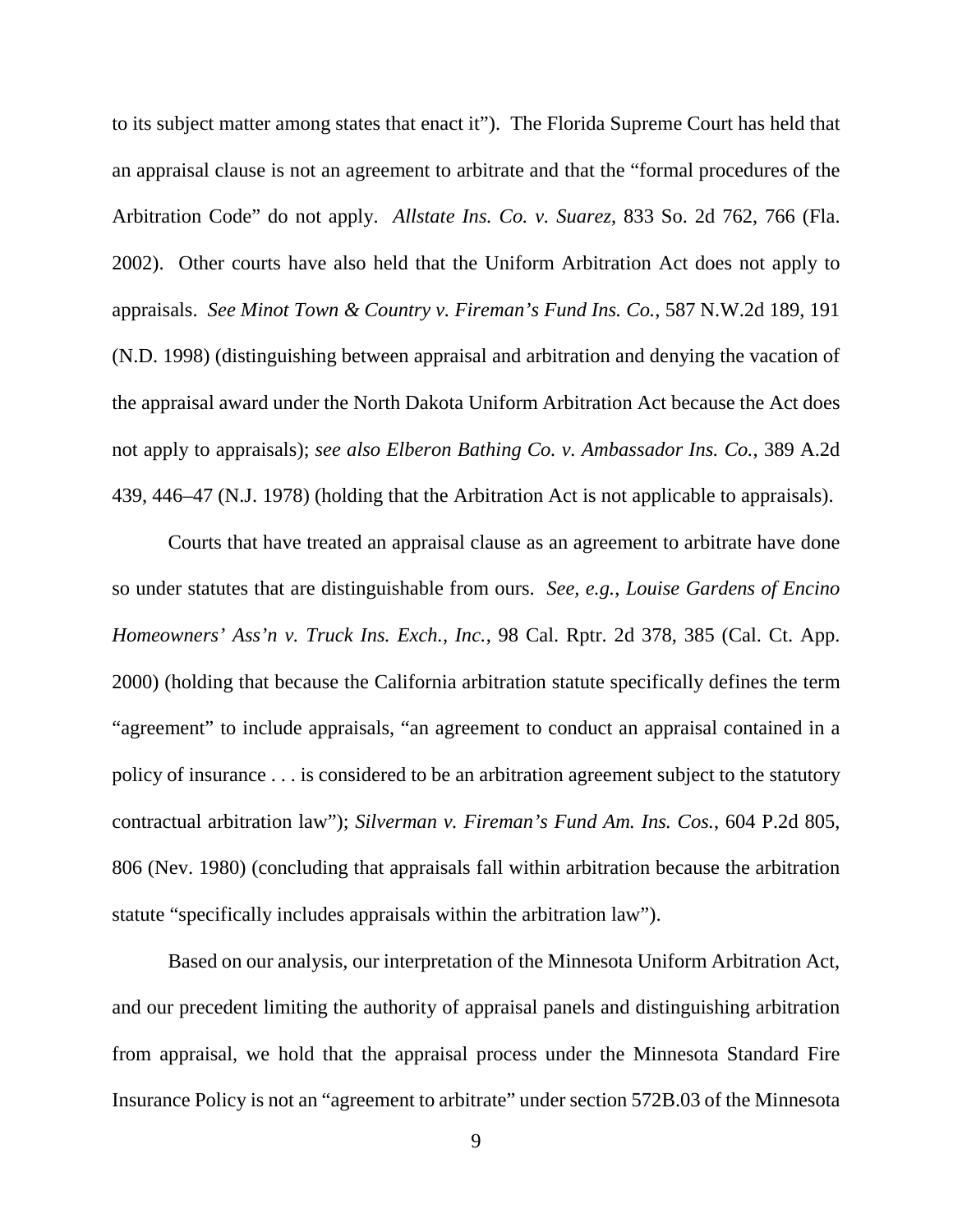Uniform Arbitration Act. Therefore, because a fire insurance appraisal award does not fall within the scope of the Act, the Act's 90-day limitation to modify an award does not apply to an appraisal award.<sup>[4](#page-9-0)</sup> The district court thus erred by denying preaward interest to Oliver based on the 90-day limitation provision in the Act.<sup>[5](#page-9-1)</sup>

We therefore affirm the court of appeals' decision, including its decision to remand to the district court, but we do so on different grounds. We hold that the Minnesota Uniform Arbitration Act, Minn. Stat. §§ 572B.01–.31, does not apply to the appraisal process under the Minnesota Standard Fire Insurance Policy, Minn. Stat. § [6](#page-9-2)5A.01.<sup>6</sup> Based

<span id="page-9-0"></span><sup>&</sup>lt;sup>4</sup> The fire insurance statute requiring appraisals has been in effect in similar form since 1895. Thus, the Legislature has had ample opportunity to enact legislation to apply the Minnesota Uniform Arbitration Act to appraisals, but has never done so. If the Legislature wants to extend the Minnesota Uniform Arbitration Act, or portions of the Act such as the confirmation process, to appraisals, it has the authority to do so.

<span id="page-9-1"></span><sup>&</sup>lt;sup>5</sup> We do not reach the issue of what time limitation, if any, applies because that issue was not before the court of appeals and is not before us.

State Farm also raised the issue of whether appraisal panels have authority to grant preaward interest, to support its argument that the 90-day limitation for modifications under the Act applied. Because we hold that the Act, and thus the modification statute and its 90-day limitation, does not apply, we need not reach this issue.

<span id="page-9-2"></span><sup>&</sup>lt;sup>6</sup> We requested supplemental briefing addressing what remedy is available to a policyholder seeking to claim preaward interest on an appraisal award if the Minnesota Uniform Arbitration Act does not apply to an appraisal award. Both parties argue that the Minnesota Uniform Declaratory Judgments Act, Minn. Stat. §§ 555.01–.16 (2018), is an appropriate vehicle for asserting a claim for preaward appraisal interest, and we agree. The parties did not brief, and we do not consider here, the possibility of other remedies, including a civil contract action or other civil action.